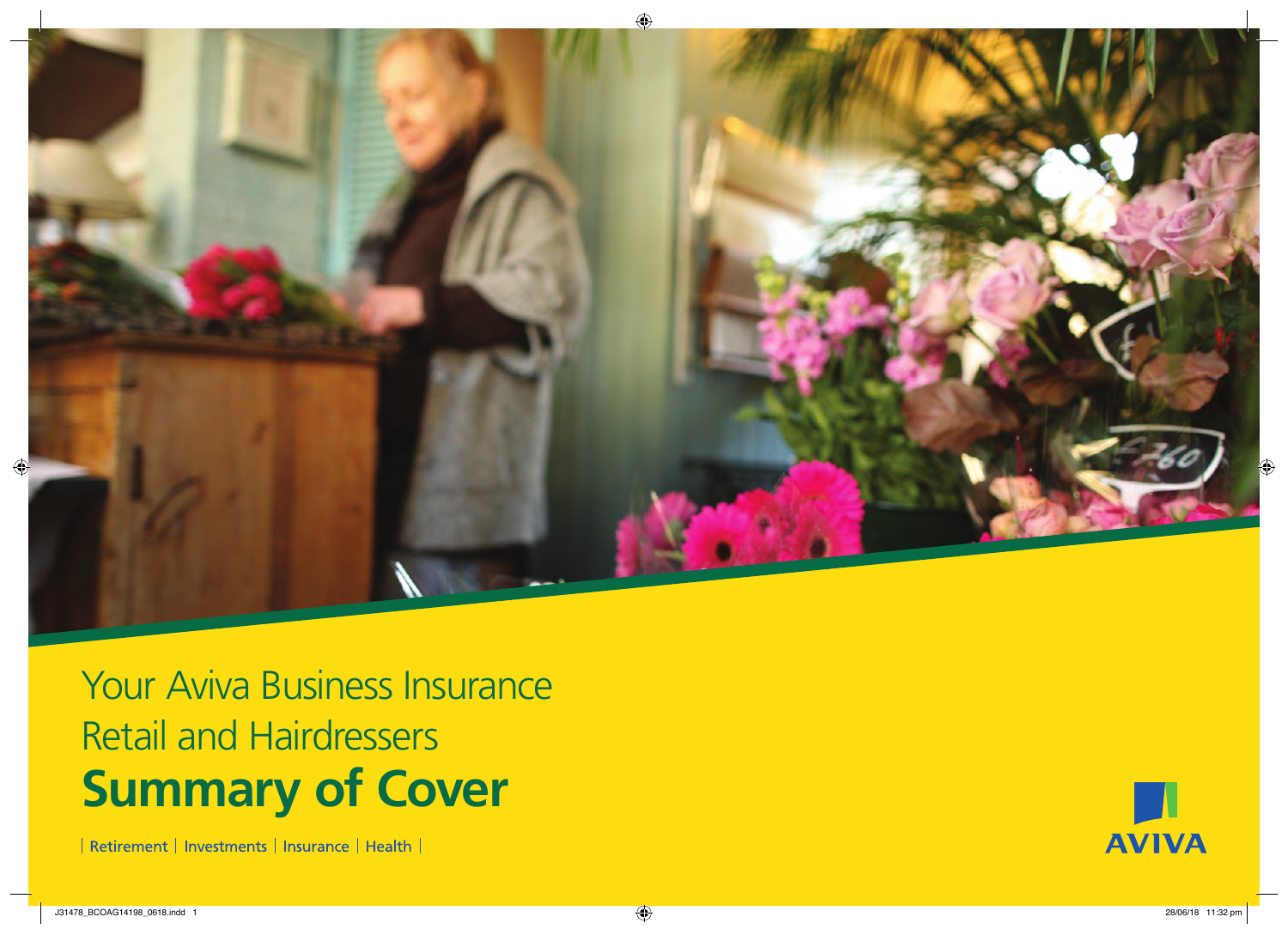## **Business Premises – Buildings, Stock, Contents and Electronic Equipment**

This is a summary of the Buildings, Stock, Contents and Electronic Equipment section of your policy. You will find the full terms and conditions in the policy document, but we have tried to put all the essentials here in this summary. Your cover depends on the choices you have made and your cover document will show the items you have chosen to include along with the cover limits.

## **What is Buildings, Stock, Contents and Electronic Equipment Insurance?**

This cover is designed for businesses that operate from dedicated business premises that are either owned or rented. If you own the business premises you can protect the buildings against damage from common risks like fire, flood, burst pipes or falling trees and we will cover the cost of the repairs. You can also protect your business stock, contents and/or electronic equipment at your premises or when you're out and about. Wherever you are in the world we'll repair or replace the items quickly if they're damaged or stolen.

You can tailor our business premises insurance to suit your business needs. Simply choose the cover – from stock only to protecting all the valuable items your business depends on.

| <b>Section</b>                                               | <b>Buildings</b> | <b>Contents &amp; Electronic</b><br><b>Equipment</b> | <b>Limits</b>                                                   |
|--------------------------------------------------------------|------------------|------------------------------------------------------|-----------------------------------------------------------------|
| Basis of Cover - 'All Risks' including Glass and Subsidence. |                  |                                                      |                                                                 |
| Changing locks                                               | $\checkmark$     | $\checkmark$                                         | £50,000                                                         |
| Detecting leaks                                              | ✓                | $\checkmark$                                         | £50,000                                                         |
| Metered services                                             | ✓                | ✓                                                    | £50,000                                                         |
| Underground services                                         | $\checkmark$     | $\times$                                             | Building sum insured                                            |
| Newly acquired buildings & improvements                      | ✓                | $\times$                                             | 10% of your Building sum insured or £500,000 whichever is lower |
| Damage to grounds by emergency services                      | $\checkmark$     | $\checkmark$                                         | £50,000                                                         |
| Damage to business records                                   | X                | ✓                                                    | £10,000                                                         |
| Unauthorised use of mobile phone                             | $\times$         | $\checkmark$                                         | $£250 - up to 2 claims$                                         |
| Lamps, signs and nameplates                                  | $\times$         | $\checkmark$                                         | £50,000                                                         |
| Theft damage to buildings                                    | $\checkmark$     | $\checkmark$                                         | Building or Contents sum insured                                |
| Homeworkers                                                  | X                | ✓                                                    | Contents or Electronic Equipment sum insured                    |
| Employees' or visitors' personal belongings                  | $\times$         | $\checkmark$                                         | £1,000 per person                                               |
| Option to add Terrorism cover                                |                  |                                                      | Buildings and Contents sum insured                              |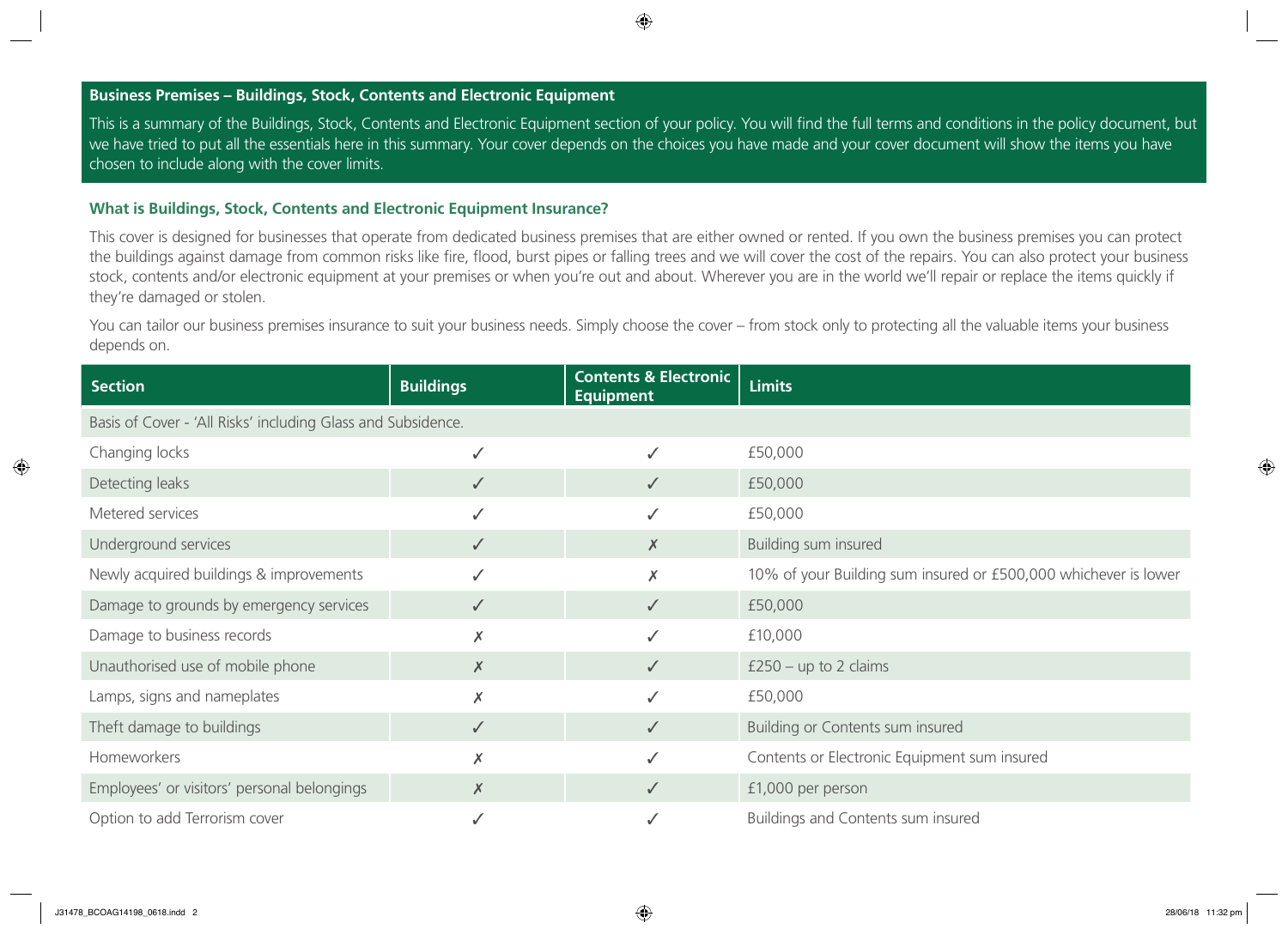- Cover for items outside Europe is restricted to 30 days per year
- Theft or attempted theft where you or your partners, directors, employees or household members are involved or from any building not capable of being locked or from open areas of the premises
- Overnight theft from unattended vehicle unless the keys have been removed from the vehicle, all manufacturer's security devices have been put into effect and any unattached trailers have anti-hitching devices which are put into effect
- Damage caused by storm, malicious persons, theft or attempted theft to property in any soft topped, open topped or open sided vehicle
- Damage to moveable property in the open caused by wind, rain, hail, sleet, snow, flood or dust
- Mechanical or electrical breakdown
- Unexplained losses, fraud or dishonesty
- Malicious damage, escape of water or glass breakage when your premises are unoccupied for more than 45 days
- Wear and tear, gradual deterioration, faulty or defective design, materials or workmanship
- Changes in the water table and frost damage
- £250 excess will be deducted from each claim.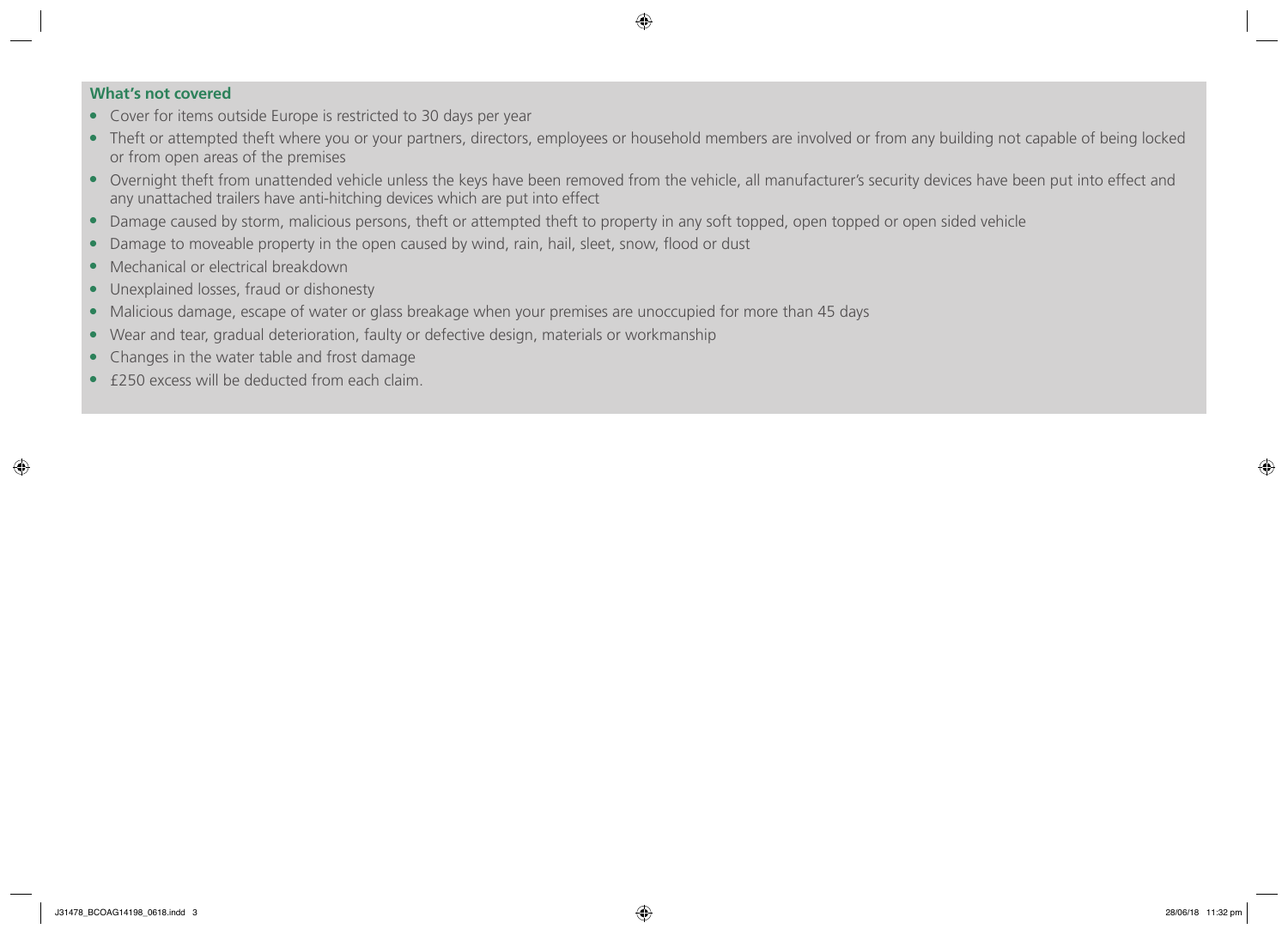## **Stock in Transit**

This is a summary of the Stock in Transit cover section of your policy. You will find the full terms and conditions in the policy document, but we have tried to put all the essentials here in this summary. Your cover depends on the choices you have made and your cover document will show the items you have chosen to include along with the cover limits.

## **What is Stock in Transit Insurance?**

This cover is designed for businesses whose income could be affected as a result of damage to stock and materials in trade whilst in transit.

## **What's covered**

● Damage to Stock and Materials in Trade whilst in transit by a vehicle used in connection with Your Business including loading and unloading and whilst temporarily stored during transit.

## **What's not covered**

- Defective or inadequate packing, insulation or labelling
- Evaporation or ordinary leakage
- Vermin, wear, tear, gradual deterioration or contamination
- An existing hidden defect in Your Stock and Materials in Trade.

## **NOTE**

**Stock in Transit cover is only available if you have bought our Buildings, Stock and Contents insurance.**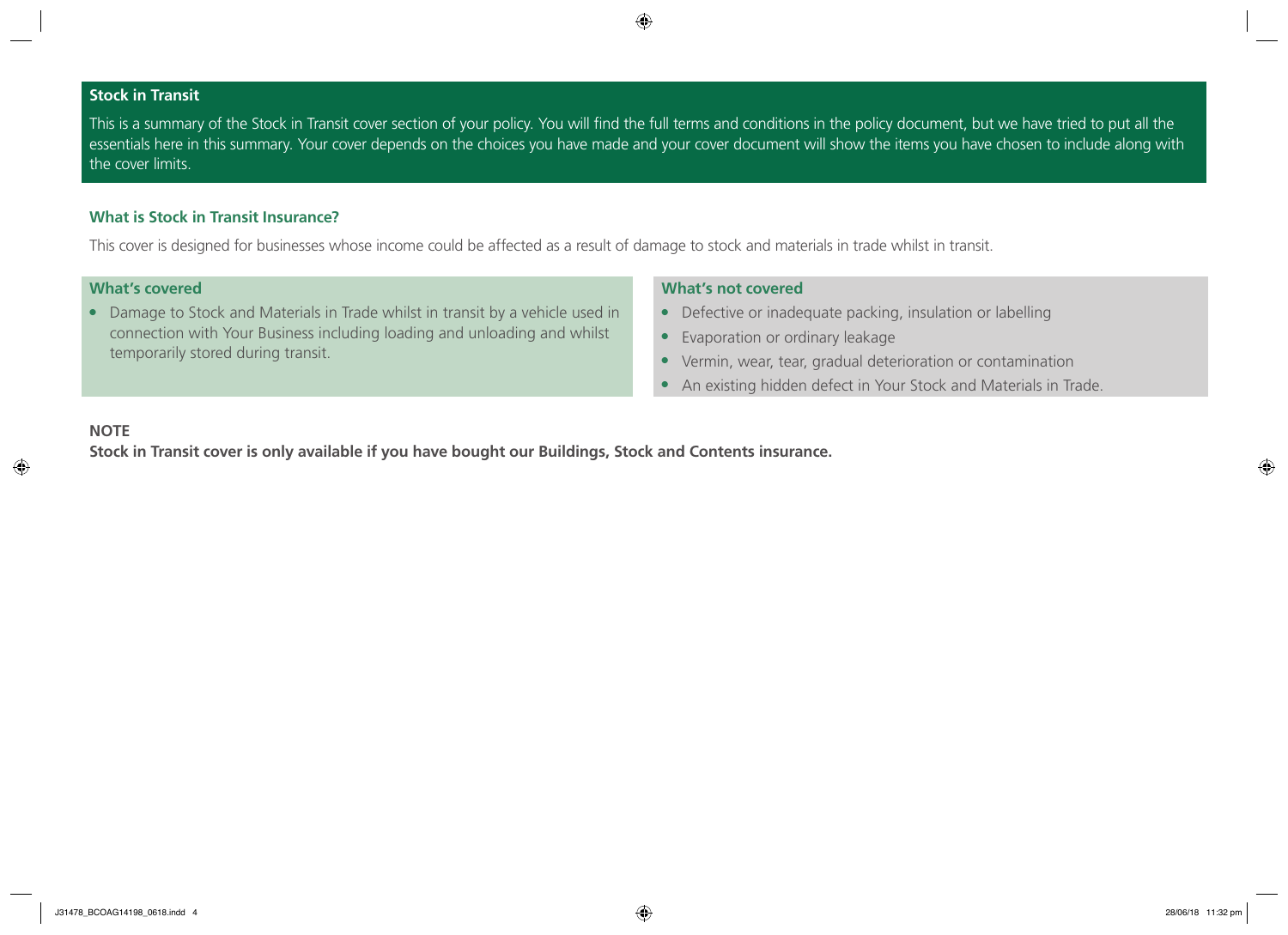## **Money and Assault**

This is a summary of the money and assault cover section of your policy. You will find the full terms and conditions in the policy document, but we have tried to put all the essentials here in this summary. Your cover depends on the choices you have made and your cover document will show the items you have chosen to include along with the cover limits.

## **What is Money and Assault Insurance?**

Losing money, whether by accident or theft, is something that no business wants to go through. Money and assault insurance protects your business money against losses from your premises, at your home and whilst in transit.

## **What's covered**

- Loss of money belonging to your business up to £5,000
	- on your premises during business hours
	- whilst in transit or in a bank night safe
	- on your premises from a locked safe after business hours
- Up to £500 not in a locked safe after business hours
- Up to £500 whilst at trade markets, fairs and exhibitions, as well as at your home or an employee's
- Up to £10,000 for bodily injury to you or your employees as a result of assault or attempted assault whilst carrying money belonging to your business.

## **What's not covered**

- Shortage due to clerical or accountancy errors
- Loss due to the fraud or dishonesty of any employees not discovered within seven working days
- Loss from unattended vehicles
- Loss arising outside Great Britain, Northern Ireland, the Channel Islands or the Isle of Man.

## **NOTE**

Money and Assault insurance is only available if you have bought our Buildings, Stock and Contents insurance.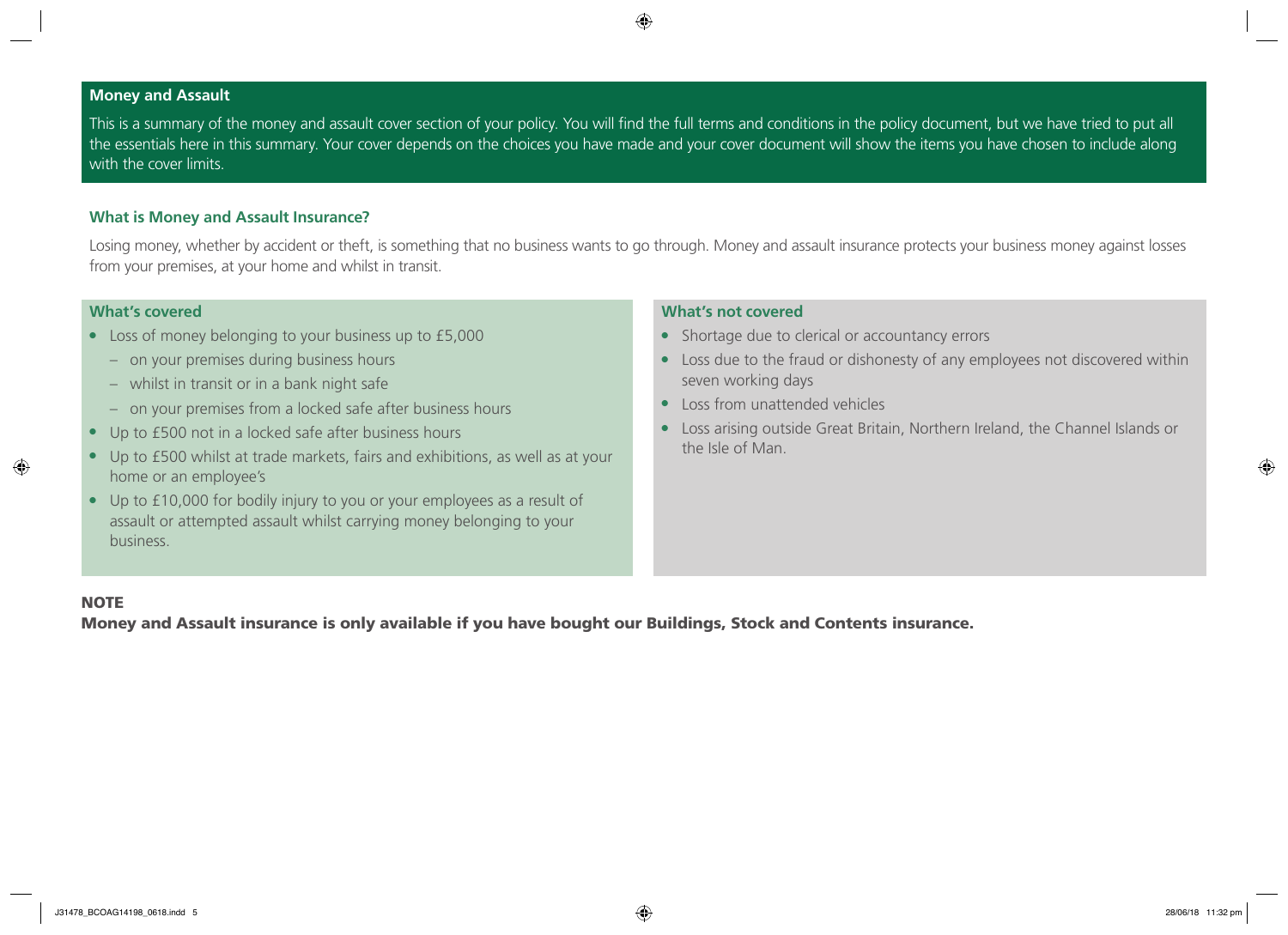#### **Business Income**

This is a summary of the business income cover section of your policy. You will find the full terms and conditions in the policy document, but we have tried to put all the essentials here in this summary. Your cover depends on the choices you have made and your cover document will show the items you have chosen to include along with the cover limits.

#### **What is Business Income Insurance?**

If you insure your buildings and contents with us, you can also choose to add loss of business income insurance. For example, if your premises were temporarily unusable because of flooding, loss of income insurance will pay for the earnings you would have made until the business is back on its feet. It also pays for on-going operating costs such as wages and rent as well as additional expenses if you have to move to alternative premises or even hire extra staff.

#### **What's covered**

- Loss of income, up to £1 million, for a maximum period of 36 months
- Loss of income up to £50,000 per incident as a consequence of:
	- Damage to property that prevents or restricts access to your premises
	- Forced closure of your premises due to a notifiable disease, food poisoning, vermin pests or defective sanitation
	- Damage at your supplier's premises in the UK
	- Accidental failure of the public supply of electricity, gas or water lasting at least 30 minutes
	- Accidental failure of telecommunications services lasting at least 24 hours
	- Loss of Attraction damage to property within one mile of your premises which causes a reduction in the number of customers visiting the area
	- Damage to property in transit
- Up to £10,000 to reproduce your business records if damaged and help with the cost of tracing your debtors
- Additional costs to prevent a reduction in your income due the death or total disablement of the owner, director or trustee
- Additional costs you incur due to an employee lottery win.

- Losses excluded under your buildings and contents cover
- Erasure or distortion of data unless caused as a result of damage to your computer equipment
- If your business is wound up or carried on by a liquidator or receiver or is permanently discontinued.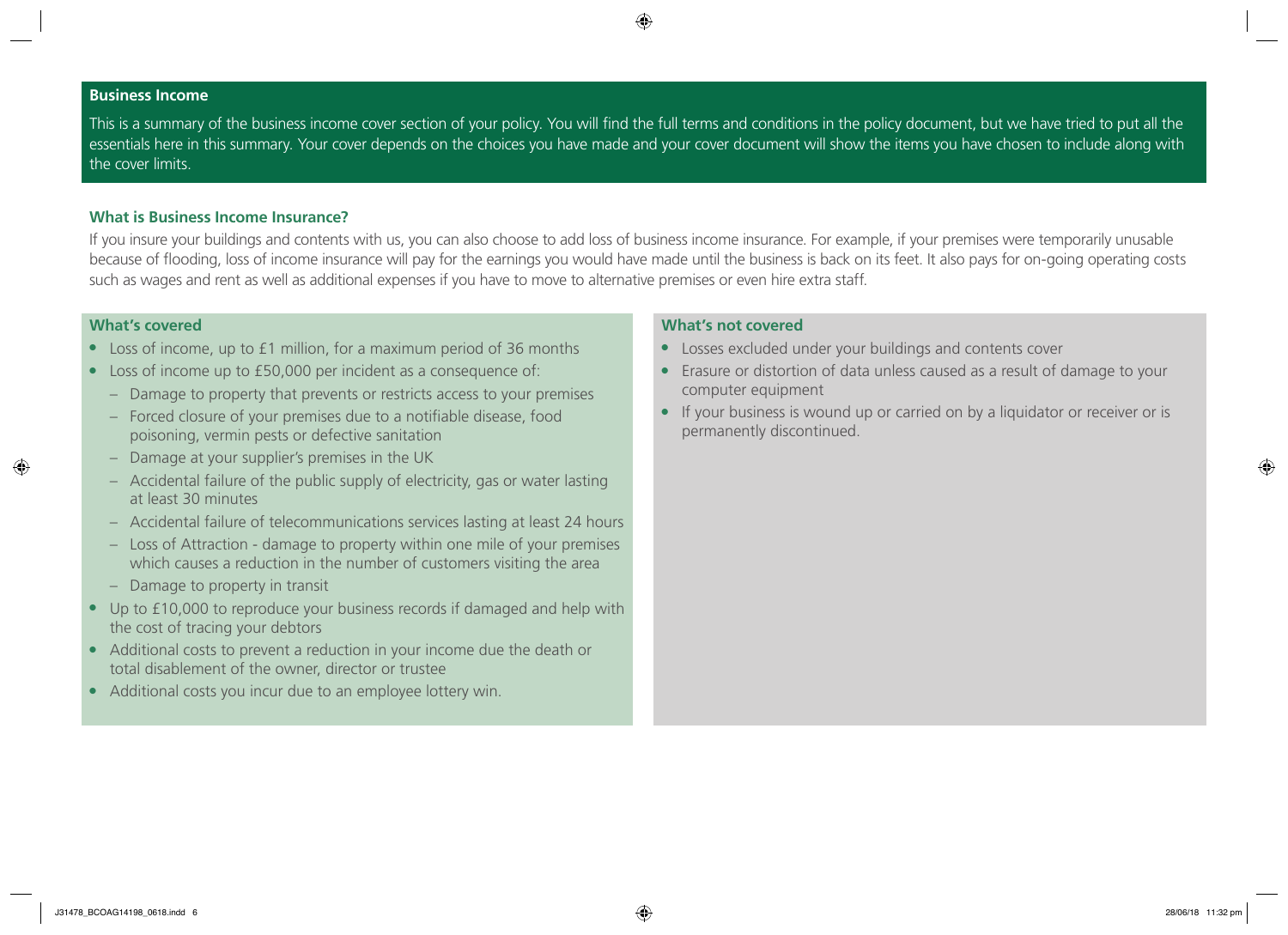## **Temperature Controlled Stock**

This is a summary of the Temperature Controlled Stock cover section of your policy. You will find the full terms and conditions in the policy document, but we have tried to put all the essentials here in this summary. Your cover depends on the choices you have made and your cover document will show the items you have chosen to include along with the cover limits.

## **What is Temperature Controlled Stock Insurance?**

If you keep stock in a refrigerated unit, there's a risk that it could be damaged if the unit breaks down. And since your stock is valuable, it pays to protect it with the right cover. If your refrigerated unit breaks down or there is a failure in the power supply this insurance will cover the cost of replacing your stock.

#### **What's covered**

- Damage due to a rise or fall in the temperature of the refrigerated unit
- Contamination from refrigerant fumes
- Damage caused by accidental failure of the public supply of electricity.

#### **What's not covered**

- Damage caused by wear and tear, deterioration, defects in the unit or failure to set any temperature controls
- The most we will pay for each refrigerated unit is up to £5,000 in any one claim
- £100 excess for each claim where the refrigerator unit is over 5 years old.

## **NOTE**

**Temperature Controlled Stock cover is only available if you have bought our Buildings, Stock and Contents insurance.**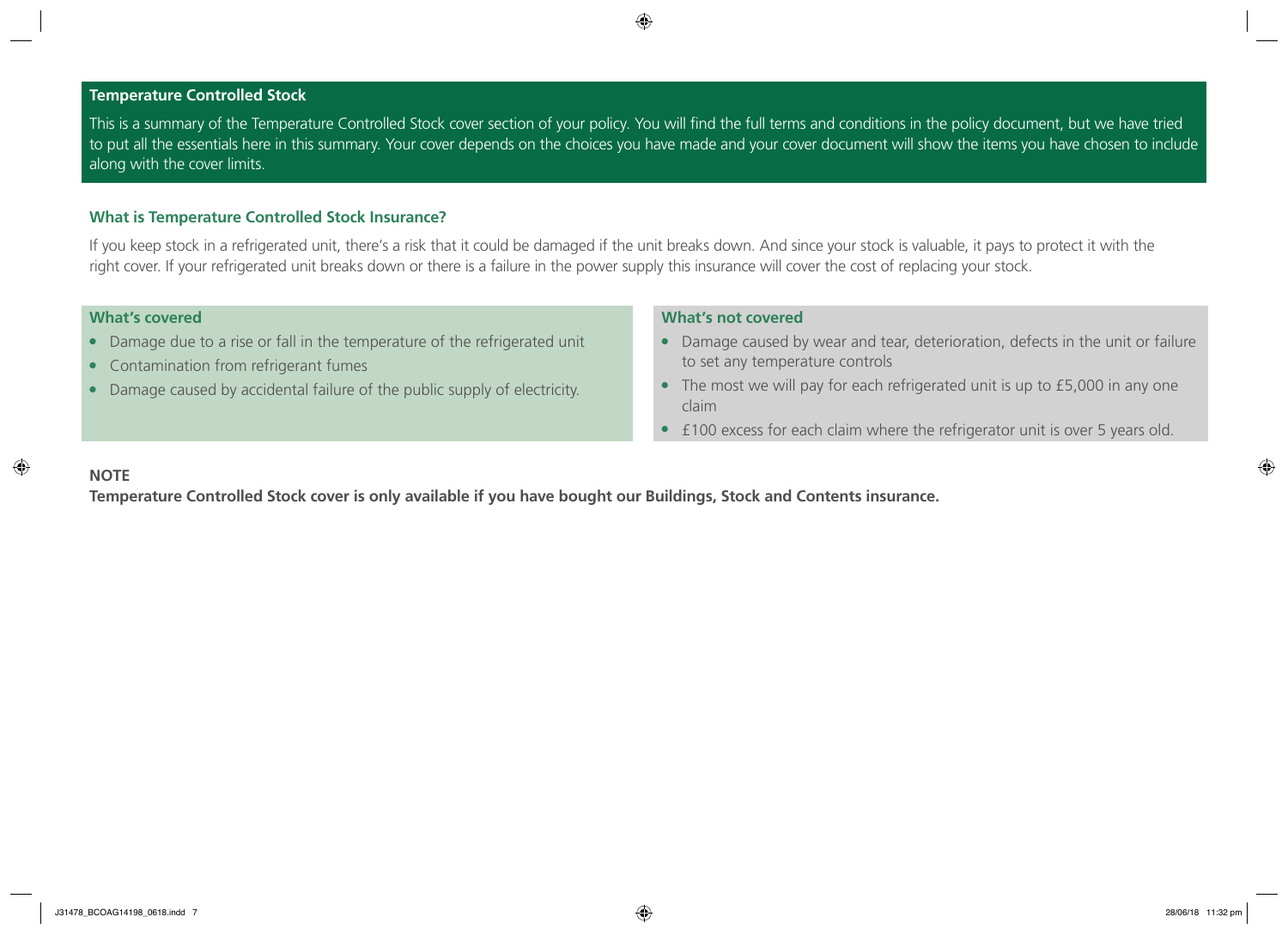## **Loss of Alcohol Licence**

This is a summary of the Loss of Alcohol Licence cover section of your policy. You will find the full terms and conditions in the policy document, but we have tried to put all the essentials here in this summary. Your cover depends on the choices you have made and your cover document will show the items you have chosen to include along with the cover limits.

## **What is Loss of Alcohol Licence Insurance?**

This cover is designed for businesses whose income could be affected as a result of non-renewal or withdrawal of your licence from causes beyond your control.

## **What's covered**

Loss of Alcohol Licence arising out of:

- Any town or country planning, improvement or redevelopment
- Compulsory purchase or surrender
- Reduction or redistribution of licences
- A change in the law.

- If there has been any opposition to or any incident that may prejudice the granting, renewal, or transfer of the licence
- Proposer or licence holder has had an application for the granting, renewal or transfer of the licence refused or had conditions imposed
- Application for a transfer of the licence within the next 12 months.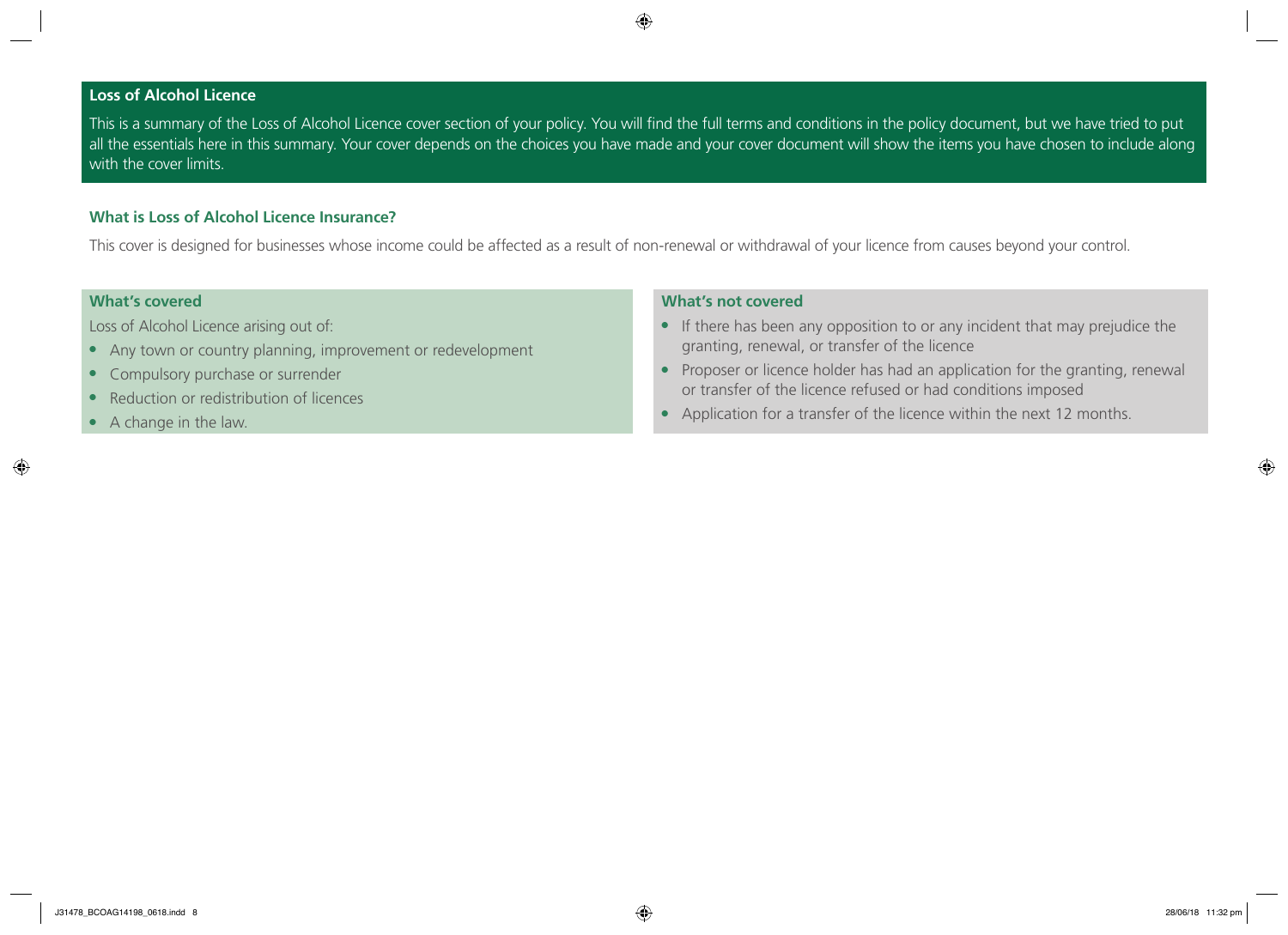## **Public and Products Liability (including Hairdressers Liability)**

This is a summary of the public and products liability section of your policy. You will find the full terms and conditions in the policy document, but we have tried to put all the essentials here in this summary. Your cover depends on the choices you have made and your cover document will show the items you have chosen to include along with the cover limits.

## **What is Public and Products Liability Insurance?**

Public liability insurance provides protection if you are held responsible for causing accidental bodily injury to your clients, visitors, or the general public or damage to their property. Products liability cover sits alongside our public liability insurance protecting your business in the event that a product you make or supply causes an accidental injury to someone or damage to their property.

Our public and products liability insurance is there to cover the compensation payments and any associated legal costs and expenses you are liable for. The public liability cover limit you select is on an "any one occurrence basis". The most we will pay for all products liability claims during the policy period is the cover limit you chose.

#### **What's covered**

- Products supplied includes
	- Promotional merchandise, brochures, food and drink
	- Branded goods in manufacturers' unopened container
	- Office equipment previously used by your business
- Liability for loss or damage to premises hired or rented to you for the purpose of your business
- Injury to working partners
- Accidental damage to employees' and visitors' personal belongings in your custody and control
- Cover under the Defective Premises Act 1972 if a building you previously owned or occupied for your business causes accidental bodily injury or damage
- Payment for court attendance expenses in connection with a claim you are covered for; £500 per day for you and £500 for each employee
- Personal liability of employees and directors whilst they are working temporarily overseas on behalf of your business
- Legal costs and expenses in defending prosecutions under all relevant health and safety legislation, Consumer Protection Act 1987, Food Safety Act 1990, Corporate Manslaughter and Corporate Homicide Act 2007
- Liability under Data Protection rules
- Contingent motor third party liability arising out of the use of vehicles not owned by you within the UK
- Acts of terrorism (limited to £2 million for any one event).

- Injury to your employees
- Injury or damage to property from professional neglect, errors, omissions or advice (Applies to retailers only)
- Injury or damage from professional neglect, errors, omissions in treatment, medication, certification or advice (Applies to hairdressers only)
- Unauthorised access to or use of computer equipment
- Failure of computer equipment or loss of data in connection with a virus or denial of service attack
- Loss or damage to property in your custody or control
- Damage to, or the cost incurred to repair, remove, replace, reapply, rectify or reinstate any product supplied or work completed by you or on your behalf
- Liquidated damages, penalty clauses and fines
- Products supplied that could affect the navigation, propulsion or the safety of any aircraft or other aerial device or the safety or operation of nuclear installations
- Pollution unless caused by a sudden and identifiable incident
- Products supplied to or work on, or travel to/from any offshore installation or support vessel
- Claims arising from asbestos
- Damage during the fixing/correcting of defective products supplied, or the cost of recalling them
- The most we will pay for claims brought in Canada or the United States of America is your cover limit, inclusive of legal costs and expenses
- £250 excess will be deducted from each claim.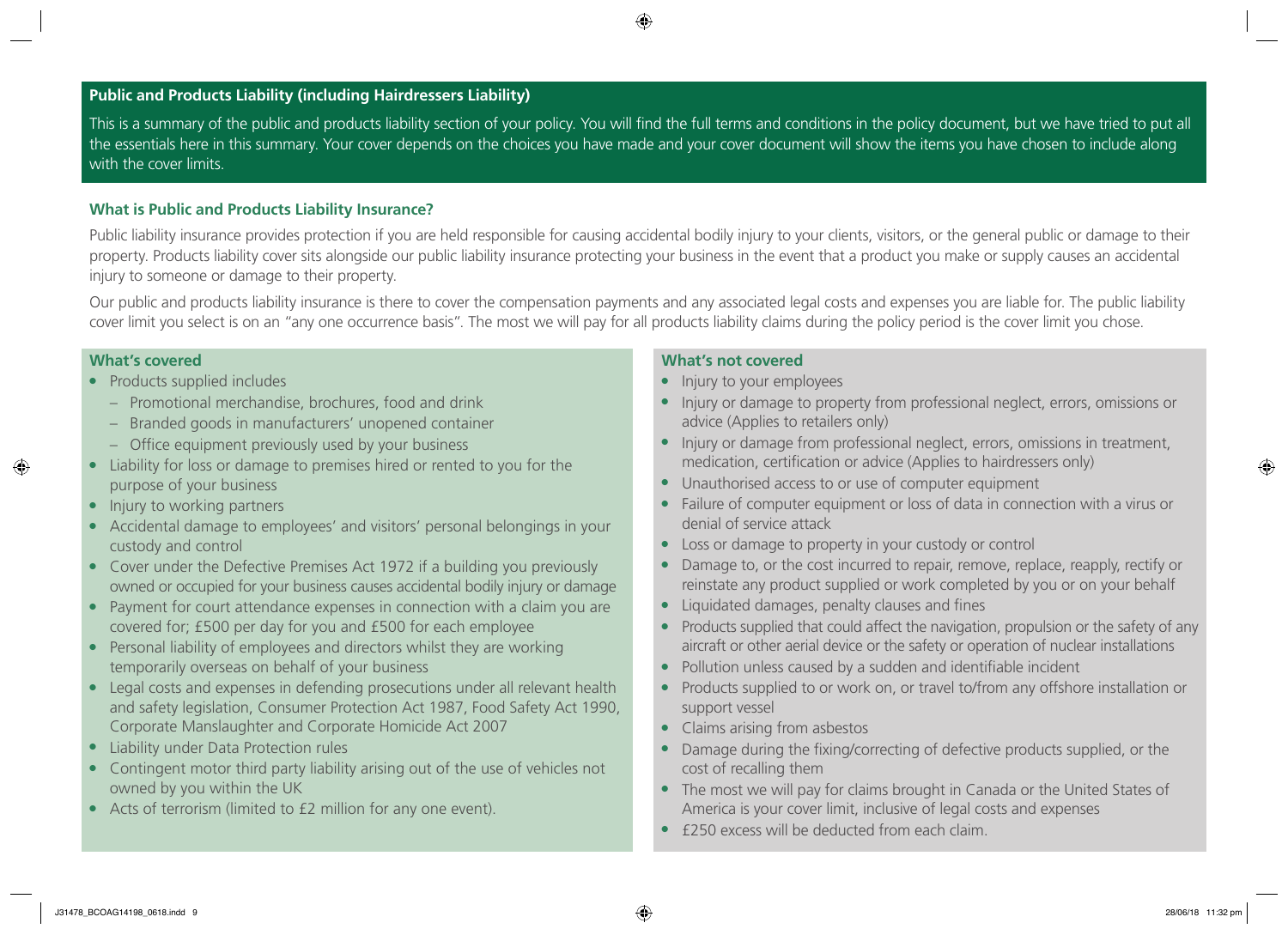## **What is Hairdressers Liability Insurance?**

This is a summary of the Hairdressers Liability cover section of your policy, which is in addition to the Public and Products Liability Insurance. You will find the full terms and conditions in the policy document, but we have tried to put all the essentials here in this summary. Your cover depends on the choices you have made and your cover document will show the items you have chosen to include along with the cover limits.

#### **What's covered**

### **Barber**

● Washing, drying, cutting and styling of hair.

## **Hairdresser**

- Washing, drying, cutting and styling of hair
- Tinting, dyeing, bleaching, permanent waving or special treatment of hair
- Eyebrow and eyelash plucking, shaping and tinting
- Manicure and pedicure
- Ear piercing by the 'gun and stud' method.

- Skin Allergies You must obtain a medical certificate, before treatment begins, from any person who knows he or she suffers from skin allergies, which states that they may undergo treatment
- Sterilisation you must ensure that razor and clipper blades, steel combs, needles and any other item which could pierce skin while in use are thoroughly sterilised before use unless being used for the first time.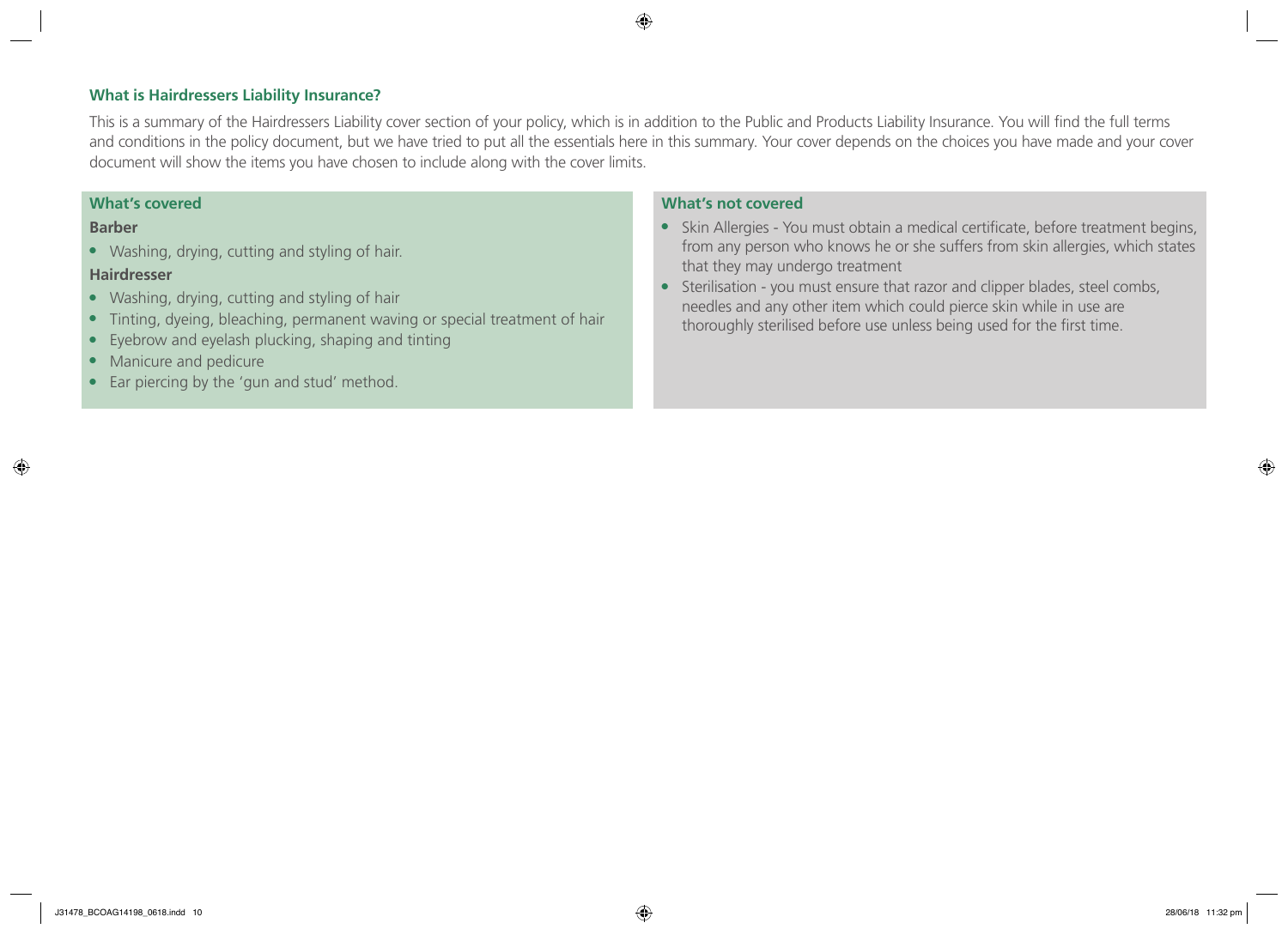## **Employers' Liability**

This is a summary of the employers' liability section of your policy. You will find the full terms and conditions in the policy document, but we have tried to put all the essentials here in this summary. Your cover depends on the choices you have made and your cover document will show the items you have chosen to include along with the cover limits.

## **What is Employers' Liability Insurance?**

Employers' liability insurance protects your business against the cost of compensating an employee and any associated legal fees if they're injured or become ill as a result of their work. If you employ staff you're responsible for their health and safety during work time and are required by law to have employers' liability insurance. You can be fined £2,500 for every day you are not properly insured. The compulsory level of insurance cover required is £5 million although our policy provides £10 million as standard.

## **What's covered**

- f10 million cover limit
- Employees on work experience and government schemes
- Worldwide cover for employees who are temporarily working overseas (excluding construction trades)
- Legal costs and expenses in defending prosecutions under all relevant health and safety legislation, Consumer Protection Act 1987, Food Safety Act 1990, Corporate Manslaughter and Corporate Homicide Act 2007
- Payment for court attendance expenses in connection with a claim you are covered for; £500 per day for you and £500 for each employee
- Acts of terrorism (limited to £5 million for any one event).

## **What's not covered**

- Work in or on or travel to or from any offshore installation or support vessel
- Injury to an employee travelling in or on, or getting into or out of, a vehicle where any Road Traffic Act legislation applies
- Liquidated damages, penalty clauses, or fines.

# **NOTE**

Employers' Liability is only available if you have bought our Public and Products Liability insurance.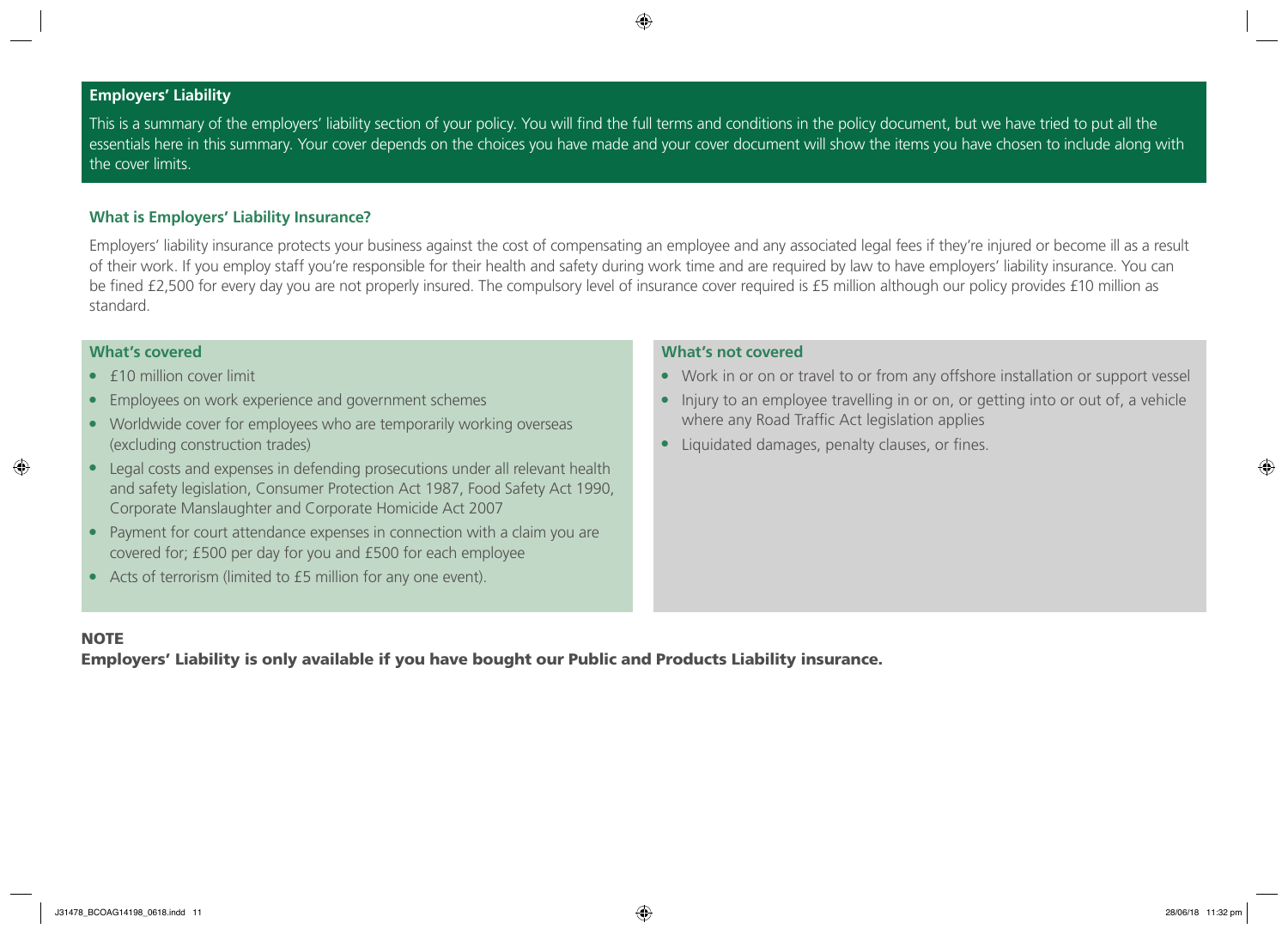## **Professional Indemnity**

This is a summary of the professional indemnity cover section of your policy. You will find the full terms and conditions in the policy document, but we have tried to put all the essentials here in this summary. Your cover depends on the choices you have made and your cover document will show the items you have chosen to include along with the cover limits.

## **What is Professional Indemnity Insurance?**

Professional indemnity insurance is important for businesses that offer professional advice, design or consultancy services. It is sometimes called "errors and omissions" insurance and covers you in the event that you make a mistake, give wrong advice or provide poor service that causes financial loss to a client or customer who then claims for compensation. Even if your business has done nothing wrong, professional indemnity insurance will cover the legal costs necessary to defend you against allegations and protect your business' reputation.

Professional indemnity cover is on a "claims made" basis and only covers you for claims first made against you during the period of insurance.

### **What's covered**

- If your business has been operating with professional indemnity insurance we will provide cover for the work you have done in the past as long as there's not been a break in cover between your old and new policy
- Cover is provided for work in respect of any business acquired during the policy period where the fee income of the acquired business does not exceed £50,000
- Liability arising from services as part of a joint venture
- Cover for the rectification costs of lost or damaged documents or data
- Legal defence costs and claims for compensation arising from mistakes in your work for a client or you fail in your duty of care as a professional
- A employee commits a dishonest or fraudulent act
- You have used material about an individual that causes offence or breaches their confidentiality
- Breach of contract
- Breach of statute
- Representation at official proceedings relating to issues which may later become a claim.

## **What's not covered**

- Claims and circumstances known at the inception of cover
- Insolvency or bankruptcy of the Insured
- The most we will pay for claims brought in Canada or the United States of America is your cover limit, inclusive of legal costs and expenses
- Claims caused by computer viruses
- £250 excess will be deducted from each and every claim.

## **NOTE**

**Professional Indemnity insurance is available if you have bought our Buildings and Contents and/or Public and Products Liability insurance Cover is currently not available for professions which are required to hold compulsory professional indemnity insurance (such as accountants, architects, solicitors or surveyors) or require design & build cover.**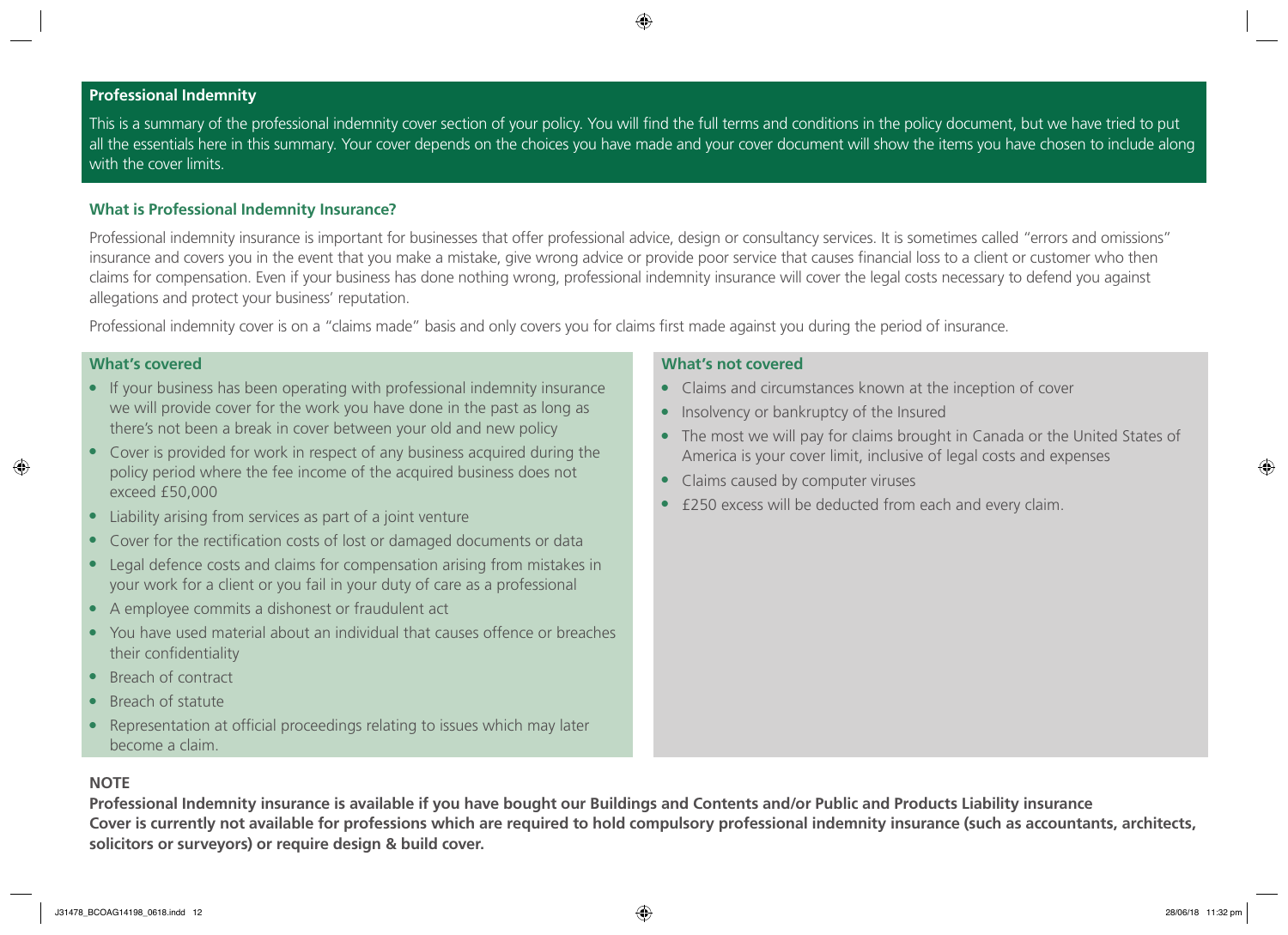# **Important Questions**

## **How long does my Aviva Business Insurance run for?**

Your policy will remain in force for 12 months from the date of commencement (or as otherwise shown on your Insurance Cover Document) and for any period for which you renew the policy, as long as you continue to pay your premium.

#### **How do I make a claim?**

Should you need to make a claim please phone our help line(s) on:

- **0345 030 7074** for all claims relating to Buildings, Stock, Contents & Electronic Equipment, Business Income, Money and Assault, Temperature Controlled Stock, Stock in Transit and Loss of Alcohol Licence
- **0345 030 7563** for all Liability claims
- **0207 157 2569** for all Professional Indemnity claims

Please have your policy number to hand when calling.

## **What happens if I want to cancel my policy?**

If you wish to cancel and the insurance cover has not yet commenced, you will be entitled to a full refund of the premium paid.

Alternatively, if you wish to cancel and the insurance cover has already commenced providing there have been no claims made under the policy, there are no claims under consideration and no incidents which you are aware of that are likely to result in a claim, you will be entitled to a refund of the premium paid, less a proportionate deduction for the time we have provided cover.

To cancel, please contact Aviva on **0800 302 9507**.

## **How do I make a complaint?**

We hope that you will be very happy with the service that we provide. However, if for any reason you are unhappy with it, we would like to hear from you. In the first instance, please contact us on **0800 302 9507**.

We are covered by the Financial Ombudsman Service. If you have complained to us and we have been unable to resolve your complaint, you may refer it to this independent body. Following the complaints procedure does not affect your right to take legal action.

## **Would I receive compensation if Aviva were unable to meet its liabilities?**

We are members of the Financial Services Compensation Scheme (FSCS). You may be entitled to compensation from this scheme if we cannot meet our obligations, depending on the type of insurance and the circumstances of your claim.

## **Our credentials and commitment to you**

When you choose Aviva, your business is protected by the financial strength of the UK's largest commercial insurer and the market leader in business insurance solutions. Aviva is the world's seventh-largest insurance group and the biggest in the UK. It is one of the leading providers of life and pensions products to Europe and has substantial businesses elsewhere around the world.

#### **Telephone Call Charges and Recording**

Calls to 0800 numbers from UK landlines and mobiles are free. The cost of calls to 03 prefixed numbers are charged at national call rates (charges may vary dependent on your network provider) and are usually included in inclusive minute plans from landlines and mobiles.

For our joint protection calls may be recorded and/or monitored.